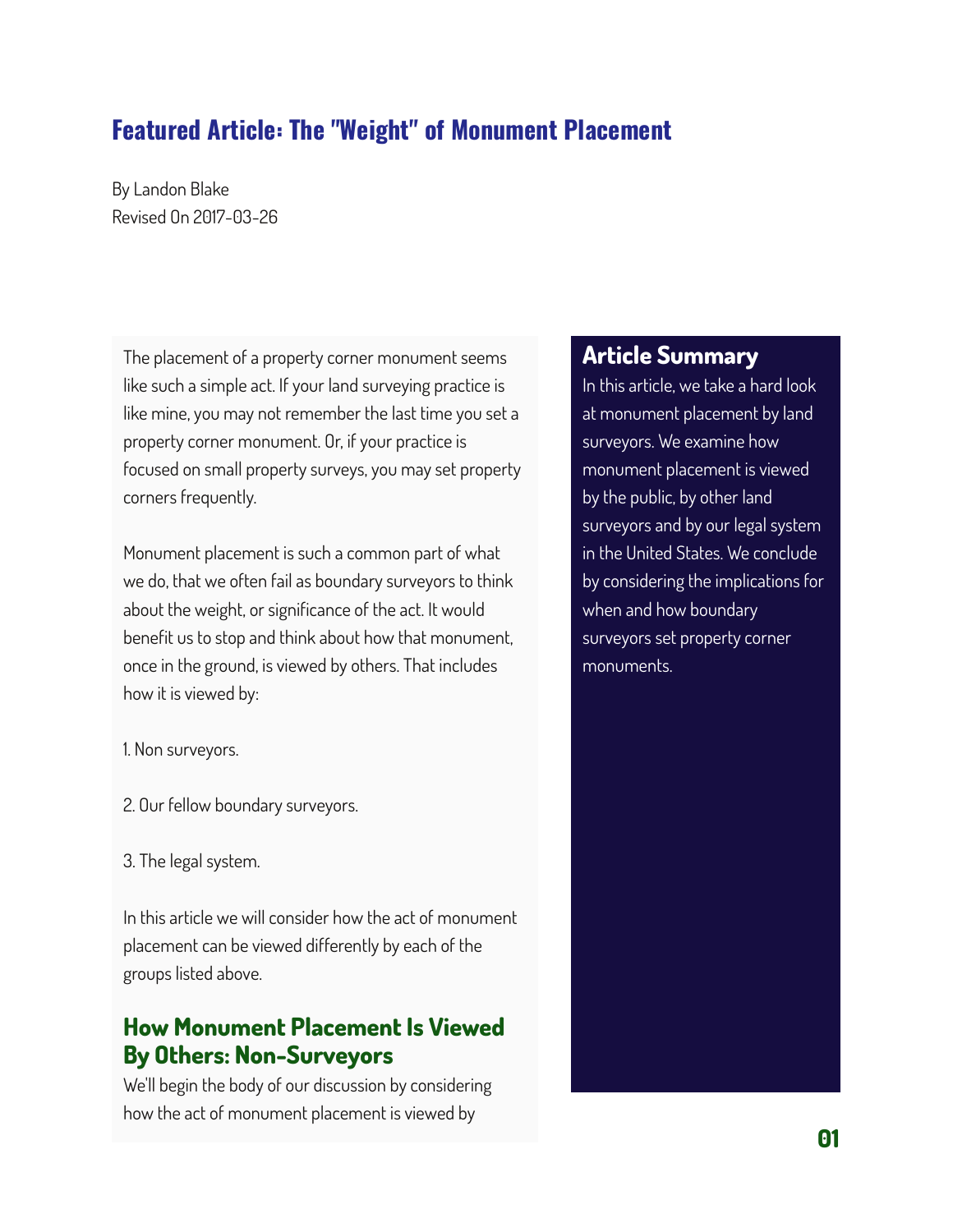others. I want to focus most of our attention in this section of the article on how monument placement is viewed by non-surveyors, and especially land owners. Of the three (3) groups that I listed above, this group is the most important when it comes to monument placement. Why?

Most non-surveyors, and certainly most land owners, lack a deep understanding of boundary surveying principles. For example: Most land owners would be confused by multiple monuments set to mark a single corner. They might ask these questions:

1. Why are their multiple monuments? Isn't there only a single corner?

2. Which surveyor's monument is correct? Which surveyor's monument is wrong?

These questions reveal a lack of knowledge about some of the uncertainty and ambiguity in boundary surveying. Is it possible that two (2) boundary surveyors could come up with two (2) different monumented locations for a property corner, and that both locations are reasonable solutions? I would say, in many cases, the answer is yes. This uncertainty is very confusing to most nonsurveyors.

Here is another example: Most land owners would be confused if property corner monuments placed on the ground didn't closely match the dimensions of their

"Most non-surveyors, and certainly most landowners, lack a deep understanding of boundary surveying principles."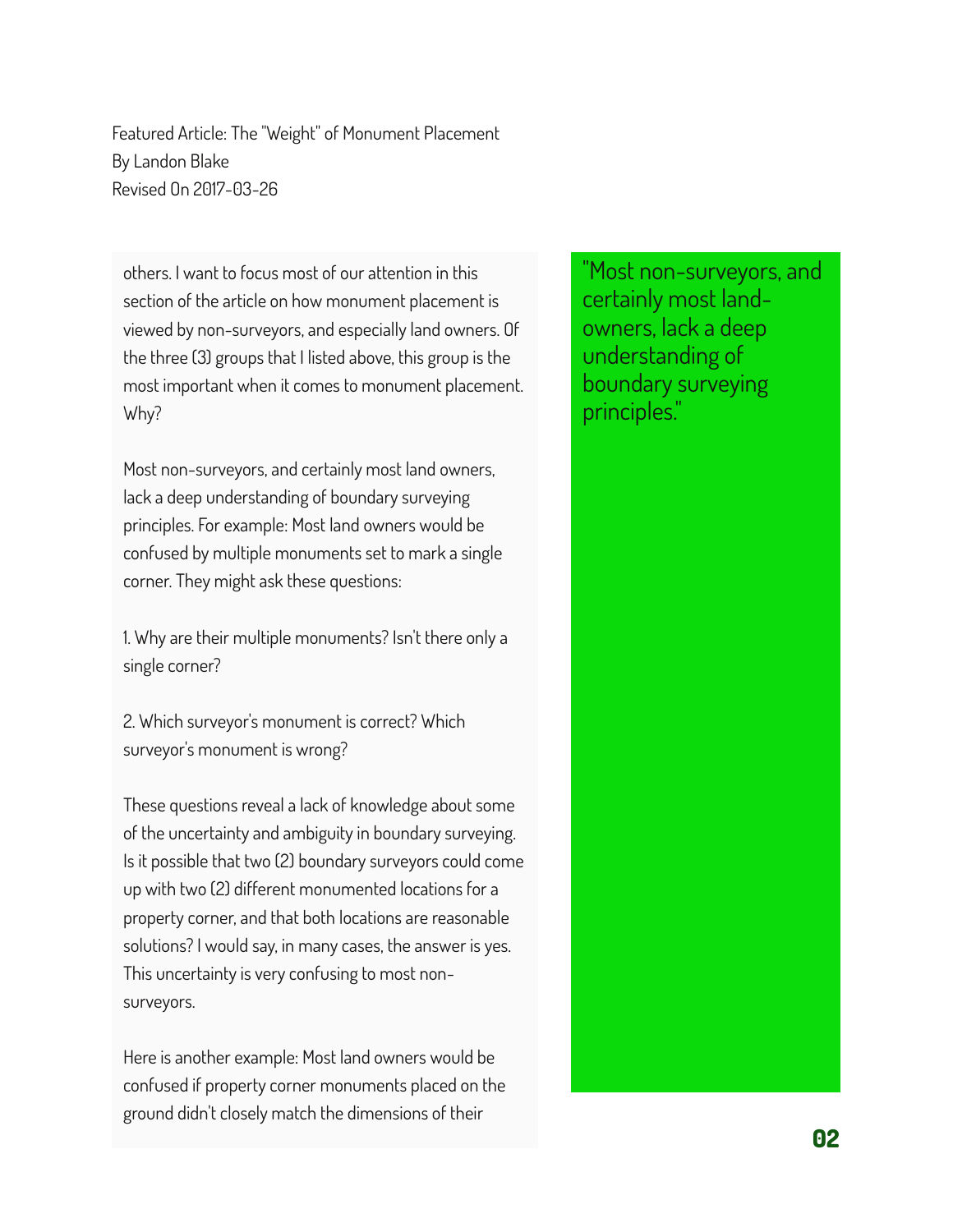property deed or survey map. Why? Because they have never been taught about things like measurement error, the differing levels of precision based on measurement methods, junior/ senior rights, and the deterioration of boundary evidence over time.

How does this limited knowledge about boundary surveying impact non-surveyors viewpoint of monument placement?

I would argue (in most cases) it results in the land owner viewing the set monument as a sacred marker of the property corner that is beyond dispute.

Think about the profound consequence of the previous statement: We are given a special trust by nonsurveyors, who assume, because of their ignorance, that our property corner monuments are always correct.

What will we do with this special trust as boundary surveyors? Will we handle it very carefully, and with a sense of respect? Or will we abuse it by our carelessness or a retreat from ethical standards of work because of competitive price pressures?

In my mind this special significance given to our set property corner monuments is the most important element considered in this article. It is something we should consider deeply before monument placement.

"Is it possible that two (2) boundary surveyors could come up with two (2) different monumented locations for a property corner and that both locations are reasonable solutions? In many cases the answer is yes."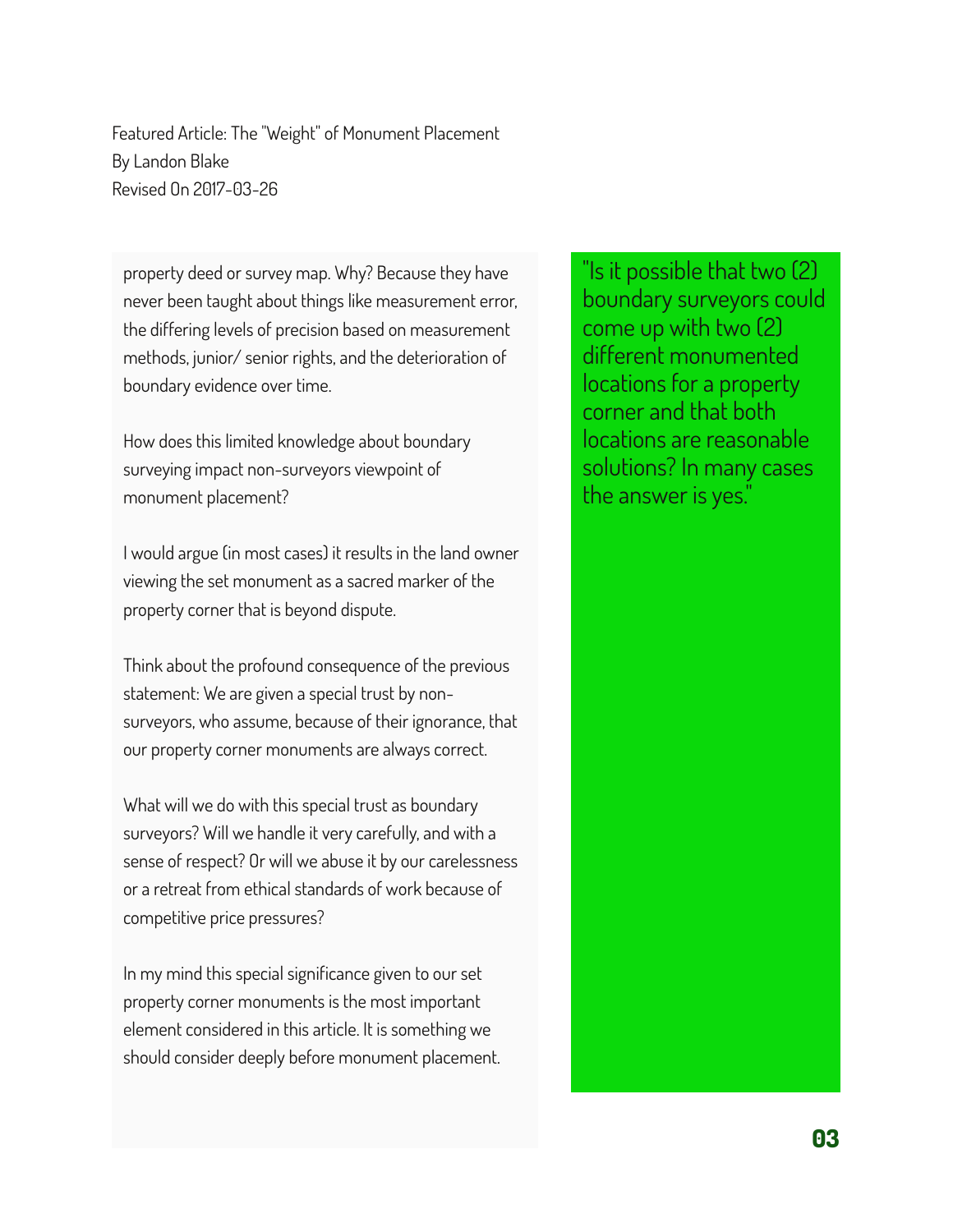### **How Monument Placement Is Viewed By Others: Fellow Boundary Surveyors**

How are the monuments we place at property corners viewed by our fellow boundary surveyors?

They certainly view our monuments from a more nuanced and educated perspective. It is reasonable to conclude that they treat our monuments with a bit more suspicion (and for good reasons). This isn't necessarily because they doubt our desire to do good work, but they understand all of the factors (like measurement error) that can result in confusion about the proper location for a property corner.

Despite this more nuanced view, I believe many boundary surveyors will (and should) treat existing property corner monuments with respect and should be hesitant to dispute them with other set monuments. I am personally reluctant to set a monument close to another because I believe my solution for the property corner location is the more "correct" one. If it is possible (and reasonable) I will try to accept the position of an existing monument. There are good reasons for this, which we can discuss further in a future article.

What are the implications of this view that many fellow boundary surveyors have of our set property corner monuments? I think there are two (2) important implications:

1. You need to get your monument in the correct location,

"The land owner views the set monument as a sacred marker of the property corner that is beyond dispute."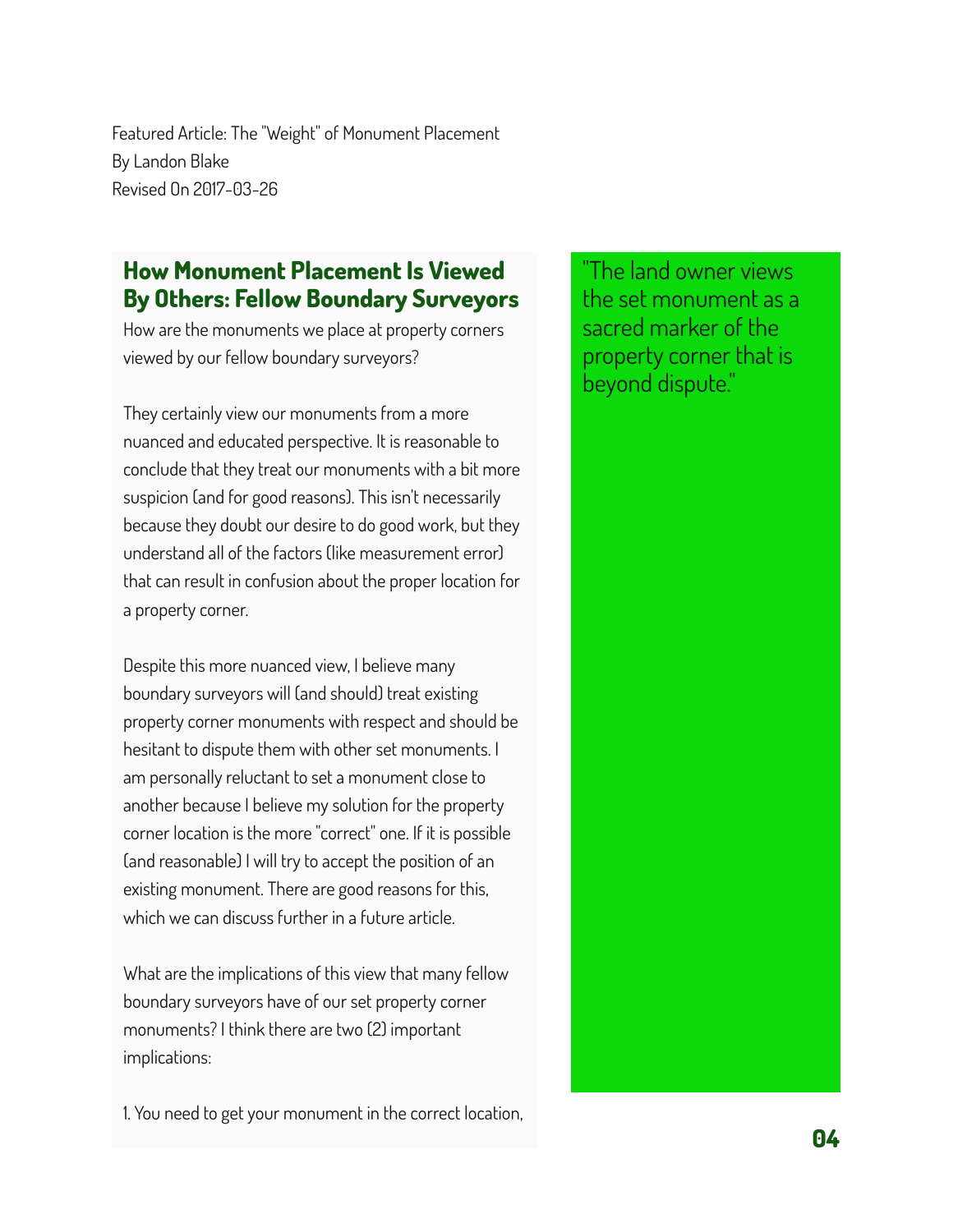because future boundary surveyors will be hesitant to correct your mistakes with a new monument.

2. If you want your boundary resolution to be more readily accepted by fellow boundary surveyors, back it up with monuments in the ground.

## **How Monument Placement Is Viewed By Others: The Legal System**

We'll conclude our article by considering how property corner monuments are viewed by the United States legal system. Although this is a complex subject, we can attempt to simplify it to some bare essentials:

1. The legal system gives special significance to "original" property corner monuments. This is a critical truth that every boundary surveyor should be intimately familiar with. It also means boundary surveyors have a special opportunity when they can set original property corner monuments. (We will talk about this special opportunity in a future article as well.)

2. If a court leans heavily on the principles of equity (or fairness) in its decision, a court in the United States legal system may hold a property corner monument that has been long accepted by surrounding land owners and relied upon by them, even if it isn't in the exactly "correct" position calculated by the application of boundary survey principles and mathematics.

3. If a court leans heavily on strict adherence to legal

"We are given a special trust by non-surveyors, who assume, because of their ignorance, that our property corner monuments are always correct."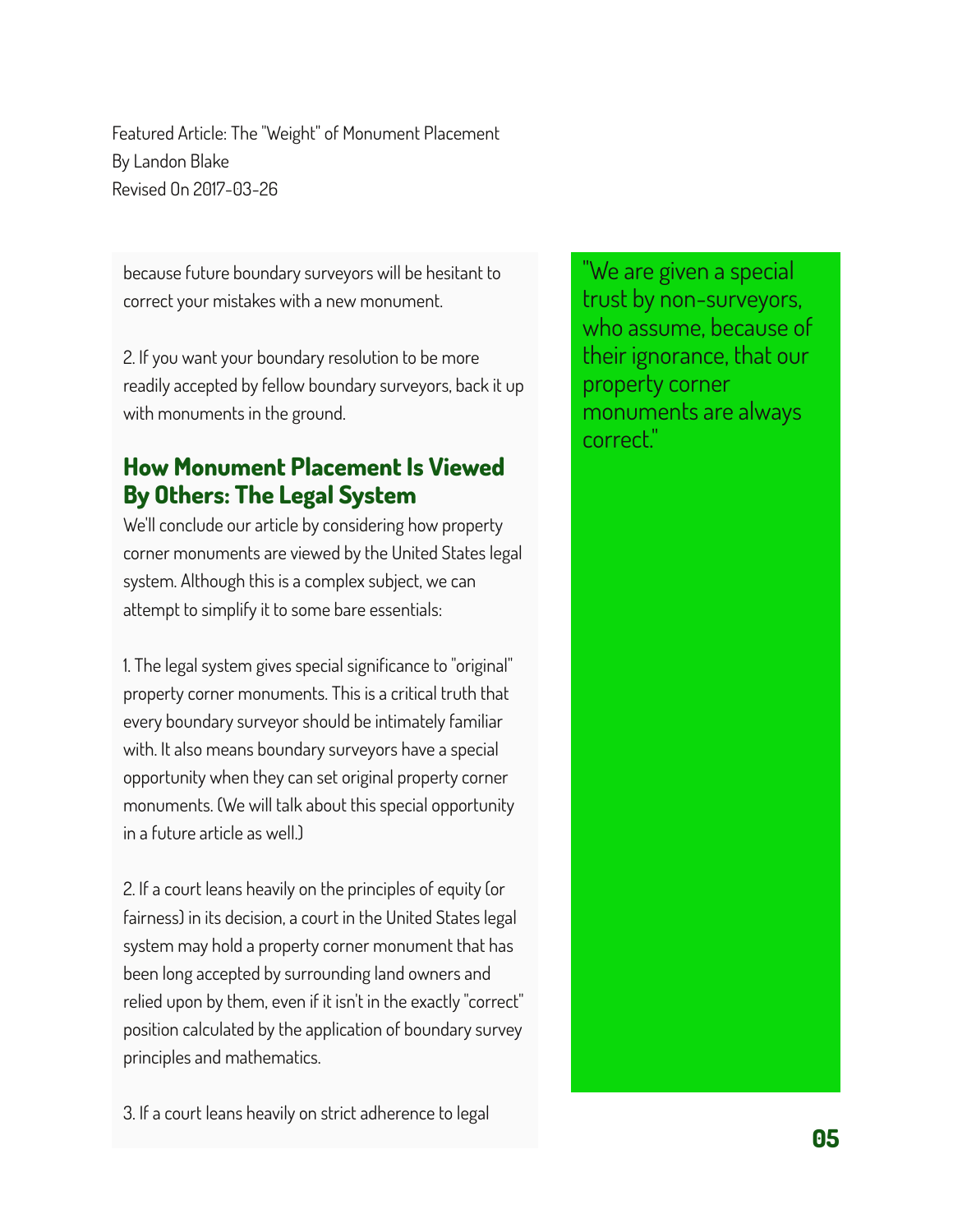principles, and gives equity less weight, a court may overturn a property corner monument that is not in the "correct" position calculated by the application of boundary survey principles and mathematics. This is despite of its acceptance by land owners and boundary surveyors.

Item #2 and Item #3 in the list above are obviously in conflict. There is a balancing act that courts will try to achieve between equity and the strict application of boundary surveying principles. One risk in allowing a boundary dispute to go to court is the unpredictability in how a court will determine this balance. We can see this variability present in court decisions where property corner monuments were in dispute.

Despite this unpredictability, it is helpful as boundary surveyors to consider how the United States legal system may view the monuments we set.

#### **Conclusion**

The way our monuments are viewed by others can change significantly based on the background and position of the viewer. Certainly the special trust and faith non-surveyors place in our monuments should be of utmost concern to us when we think about marking property corners. We should also remember that the boundary surveyors that follow us may be very hesitant to dispute a monument we've set with a monument of their own. Ultimately, the way the United States legal system views our monuments is important, because

"Fellow land surveyors treat our monuments with a bit more suspicion than the typical land owner, and for good reason."